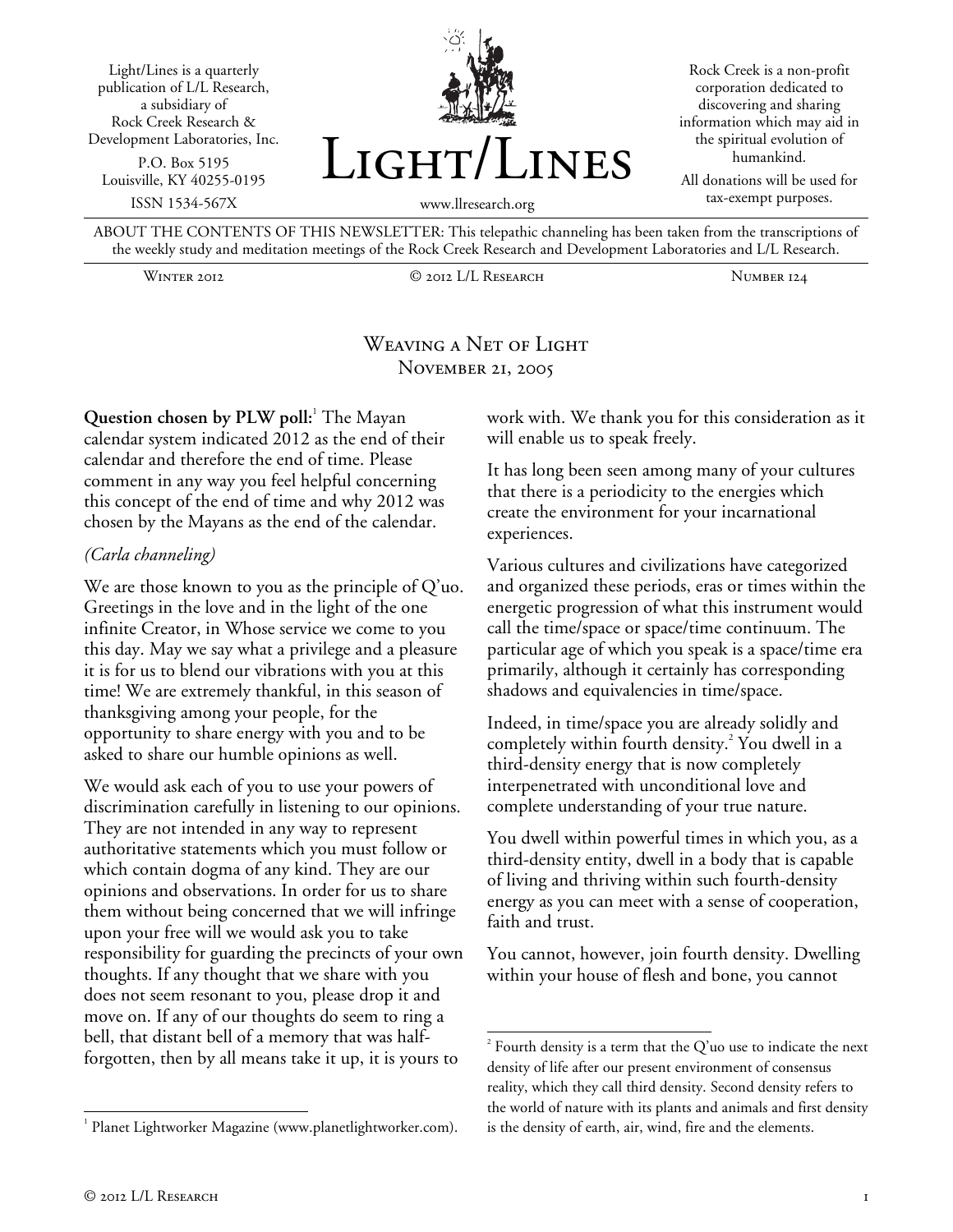know beyond a shadow of a doubt that all is one. You cannot know that that one thing is love.

Indeed, you have volunteered for an incarnation at this time because you wished to experience and be a part of the tremendous times that are at hand. [These are] times when a few people who discipline their minds and their thoughts can make a tremendous difference upon your planet not only in terms of the people of your planet but in terms of the comfort in the planet itself as it moves through the last of this birthing process.

The Mayans are among those civilizations which became aware of a cycle that stretched across long eras of your time. They saw that the planet itself would move through a very decisive change from the Age of Pisces to the Age of Aquarius. The Age of Pisces is at its end. The Age of Aquarius is in its dawn. Energies are shifting and the time of energy being as it has been for thousands of your years is rapidly coming to a close.

That time will end during what this instrument calls the winter solstice of the year 2012.

We would ask each who reads or hears our statements to pause at this time with us and release all fear.

## *(Pause)*

It is easy to fear a concept as powerful as the end of time. We would say several things concerning this concept. Firstly, it is a metaphysical rather than a physical ending of time. Your planet as you know it shall move serenely on. Time will not seem to end to the physical eye.

The quality of time shall be different. In third density the differences will be only statistically perceptible. In metaphysical terms, in time/space terms, shall we say, that difference will be far more powerful.

For entities who are sensitive to energy, it is already thoroughly apparent that wave after wave of energy is crashing upon the shores of Earth. The planet is changing and the changes will continue. There is a necessity, having to do with the difference between third-density energy and fourth-density energy, for the planet to realign its magnetic pole. This shift is occurring.

Thanks to the many loving efforts of lightworkers such as this group all over your globe, working in relatively unconscious unity, but nevertheless being very effective in increasing the light on planet Earth by their loving affection for it, it is as though this change in magnetic polarity is being accomplished step, by step, by step, rather than all at once.

As you see your planet experiencing many weatherrelated phenomena, you can see your mother, Gaia, at work, doing what is necessary to shift vibrationally and magnetically in order to align with fourth-density energies. The mother suffers in order that the child may thrive. Such is the labor of Gaia.

As these inconveniences continue, we would ask that each of you refrain completely from fear.

It will seem to be an increasingly logical response to the news of the day to experience fear. When these natural feelings of fear arise, we would ask you to remember that you are the light of the world.

Each of you, by your very nature, is a crystal that receives, transmits and transmutes energy. That energy is the infinite love and light of the one Creator, which streams in infinite supply from the heart of the planet itself into the energy bodies of each of you and out through the crowns of your head, where you function just as does a pyramid.

The energy that you create, bless and give to the Creator by keeping your heart open and your love and faith strong winds itself into a golden net that surrounds the planet with love.

Angels guard this work and join you in weaving this net of love. This works by blending third-density energies with the fourth density that is birthing at this time.

We thank each of you for creating within yourself the capacity for increased faith. We ask you to attempt, in each moment where fear might be a logical reaction, to move into your heart and find that place of faith in which you know that whether you are in life or in death, the Creator is living through you and you are the Creator or part of the creative principle within flesh. You are not an entity that shall be stopped by death in any way.

Nor do we suggest for a moment that all of you shall die in one dramatic planetary cataclysm. Indeed,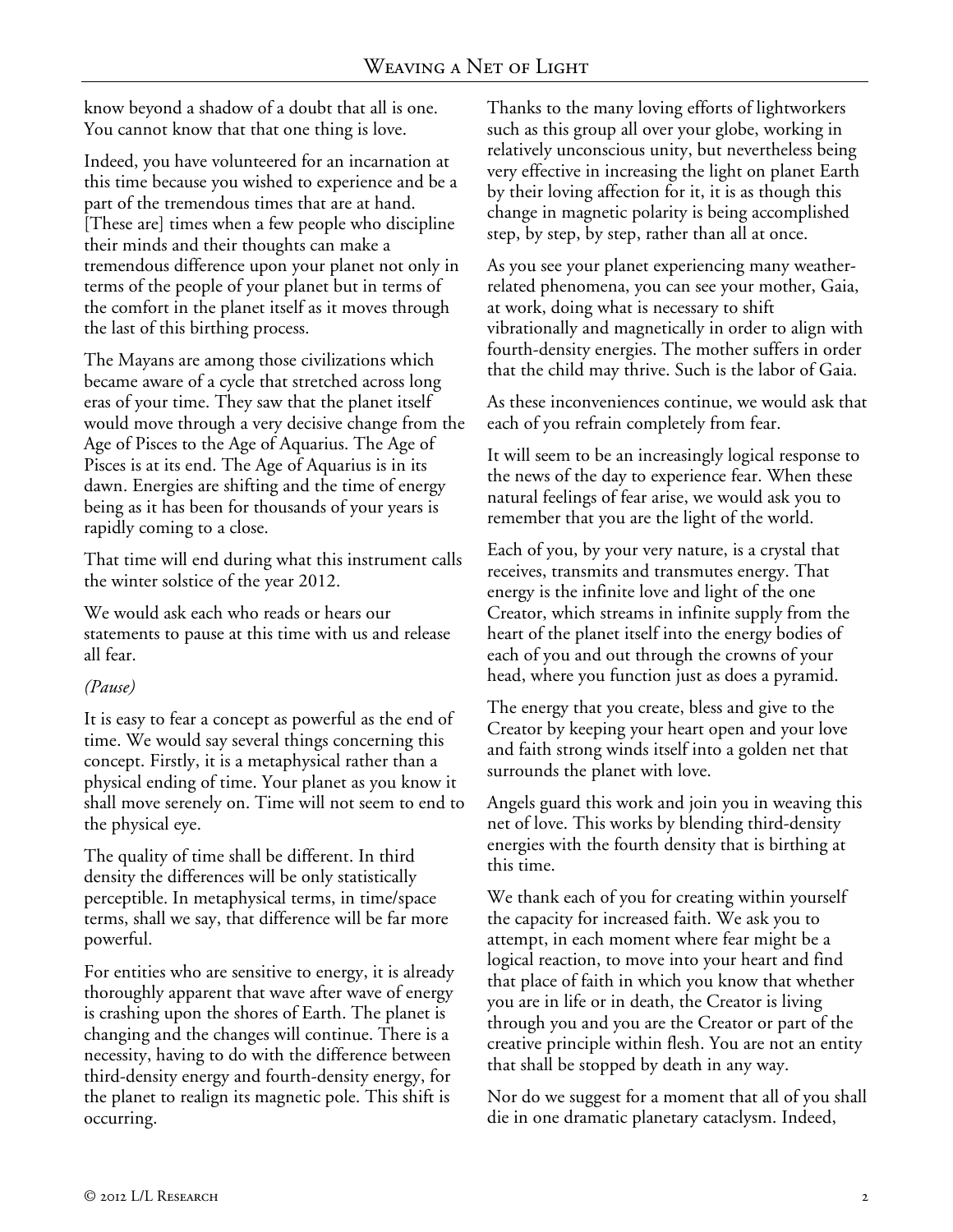once 2012 has come and gone, we are hoping that third density will have a considerable number of years, perhaps even centuries, in which those who choose to dwell in third-density [physical] vehicles may see to the continuing restitution or healing of your planet.

Many are the entities on your planet who have destroyed other planetary vehicles for existence such as Maldek, Mars and other [planetary] entities outside of your solar system. We ask that you become more and more aware that you have the opportunity, at this time, within this incarnation, to turn that energy within yourself around and to become stewards, loving and wise, of whatever little acre or square foot that you may have of planet Earth.

What does your space need? If you are one who has property, we would ask you to commune with your land. And not simply with your land, but with your local situation. What local situations having to do with planet Earth have gone awry on your watch, in your neighborhood? And what can one person do to bring them gently into more harmony with those things which the planet itself needs?

Are you waters foul? What can you do? Is there a lack of sustainable practice amongst your businesses? What can you do?

We could go on and on, listing the kinds of simple, down-to-earth, human, local problems to which you may address yourself. Whether you do have land or whether you live on the thirty-seventh floor of a high-rise, yet still you are part of planet Earth.

What can you do? What are your gifts, and what kind of problems do you see?

You are potentially one of those who is able, as one simple, single being, full of flaws, and yet full of good intentions, to join in groups that have a hope of coping with and creating solutions to those imbalances that have resulted in pollution and illness within the planet itself.

The healing begins within your own heart whether you live on a large parcel of land, a small parcel of land, or in that high-rise of which we spoke earlier. Heal the pollution within yourself. Love yourself. Be a steward to your own body, your own mind, your own nature and your own advancement.

As you see your own advancement, do not take someone else's word for what constitutes healing and advancement. Move within your own being where sources of guidance are thick on the ground and begin asking for that guidance to speak to you.

Let that guidance spring to life from the world around you. Observe synchronicities and listen to words, phrases and thoughts that take you and make you imagine, hope and dream. For your imagination is the key to forming a new paradigm for living in a new time, on a new Earth, and in a new dawning of possibilities.

We would ask at this time if there is a follow-up that either the known as S1 or the one known as S2 would like to make in order to further direct our response to this query. We are those known as Q'uo.

**S1:** There are several variations of the Mayan calendar and the different native tribes that have kept information to be brought forth at this time. They are different perspectives, some seemingly different, some very similar. Could you comment on the similarities and the differences of these different messages?

We are those of Q'uo, and are aware of your query, my brother. We do not find it useful to comment upon the various differences of stories among your people which attempt to speak of events that beggar the imagination not only of those upon third density but those who have the full potentiality of the one infinite Creator.

There is a mystery involved in the way densities change. That way of changing is as the movement betwixt one quantum and another. There is not a direct movement across a quantum boundary. We show this instrument, who knows nothing of science or quantum physics, the image of the meniscus that is liquid in nature. This entity has directly experienced this liquid environment betwixt densities.

She has called it the gateway to intelligent infinity, for it is, in the terms of the *Law of One* material which this instrument has studied, that which she understands as being the point at which one may move from the quantum of third density to the quantum of fourth density.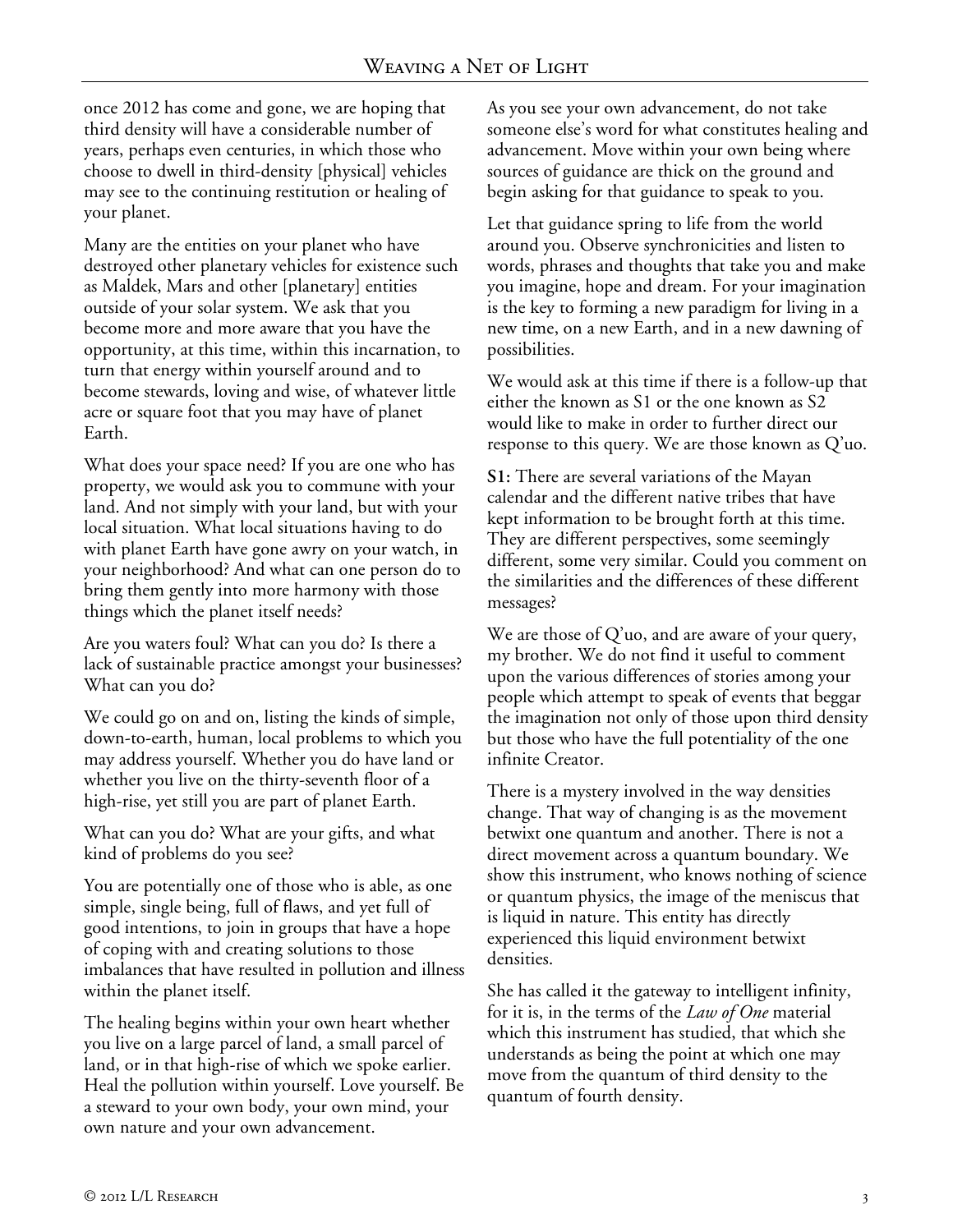And she has rested there at times in those moments when she has by unconscious processes been placed in a mystical state of awareness which contains unity. In this environment this instrument becomes aware that all is well and that all will be well. She sees a perfection of the outworking of the pattern of time and space.

She cannot bring any quantity of this awareness back from this state. It is simply a gift. It has been noted by the one known as Saint Paul, in his writings in your *Holy Bible*, that such gifts as this and so-called speaking in tongues have very little human use. They are gifts only.

Nevertheless, because this instrument has been given gifts of this nature in times of vision and awareness that are heightened, she is able to understand what we show her, and that is that there is a very discernible, real place of no-time in which, just as in your dusk and in your dawning, or as in energy shifts as you have just experienced in your All Souls Day, one kind of light is leaving and another kind of light is arriving.

The spirits of day and the spirits of night are quite different. In the dusk and the dawning there is a very perceptible shift and it is a time of waiting and hush. [It is] an excellent time for doing work in consciousness.

The differences between the stories of various cultures are differences related to those cultures' relationship with the quantum edge that this instrument calls "the gateway to intelligent infinity." Were we to begin to focus in on specific details of this shift, we would, we believe, be detracting from the intention of the question to discover the heart of what the so-called end of time is about.

What that time is about is spiritual evolution. It is amazing to consider what occurs in any lifetime. From the beginning of your lifetime to this present moment, how many things have changed in your world? What progression has there been? And as you approach this present moment have you not seen how these energies of progression have intensified and speeded up? As this time approaches, these energies will continue to intensify.

What we would wish to do, then, rather than focusing on any detail, is to focus on the general nature of this cosmic moment. You dwell in a time that is coming to an end and yet in your body, in your mind, and in your heart you carry the seeds of the future within you.

As live your life, breathe in and breathe out, you are planting seeds that shall be reaped by those that come after you. We ask you to plant the seeds of love and faith with a happy heart and a peaceful mind.

As you see suffering from the energies of war and from the energies of a planet that is adjusting itself as it must to new energies and new life, we ask you to become ever calmer, reaching deeply down into your store of faith and hope.

We do not see at this time the probability of planetary destruction from nature. We do see the possibility of planetary destruction from the toxic nature of the human tribe. If those who have chosen to fear are allowed full sway they may well bring about planetary destruction, as has happened with many of those entities now in power upon your planet on other planets and even on your own planet, to a certain extent, for those who are among your leaders at this time are often those who brought about the destruction of one of your continents, the continent of Atlantis.

If these words resonate to you, my children, pay attention. This is the hour in which you can choose another way.

In the face of fear, remember love.

In the face of anger, remember compassion.

In the face of disunity, remember union, for are you not part of everyone and everything that you meet?

In the face of seeming dearth, lack and limitation of resources, we ask you to dwell in thanksgiving and joy upon the unlimited possibilities that dwell within your imagination.

We say to you this: for every problem that faces you this day, there is a solution.

We have no way of knowing what you face and what you shall face, but we do know that your peoples have been given not only great challenges but also great gifts and unlimited resources.